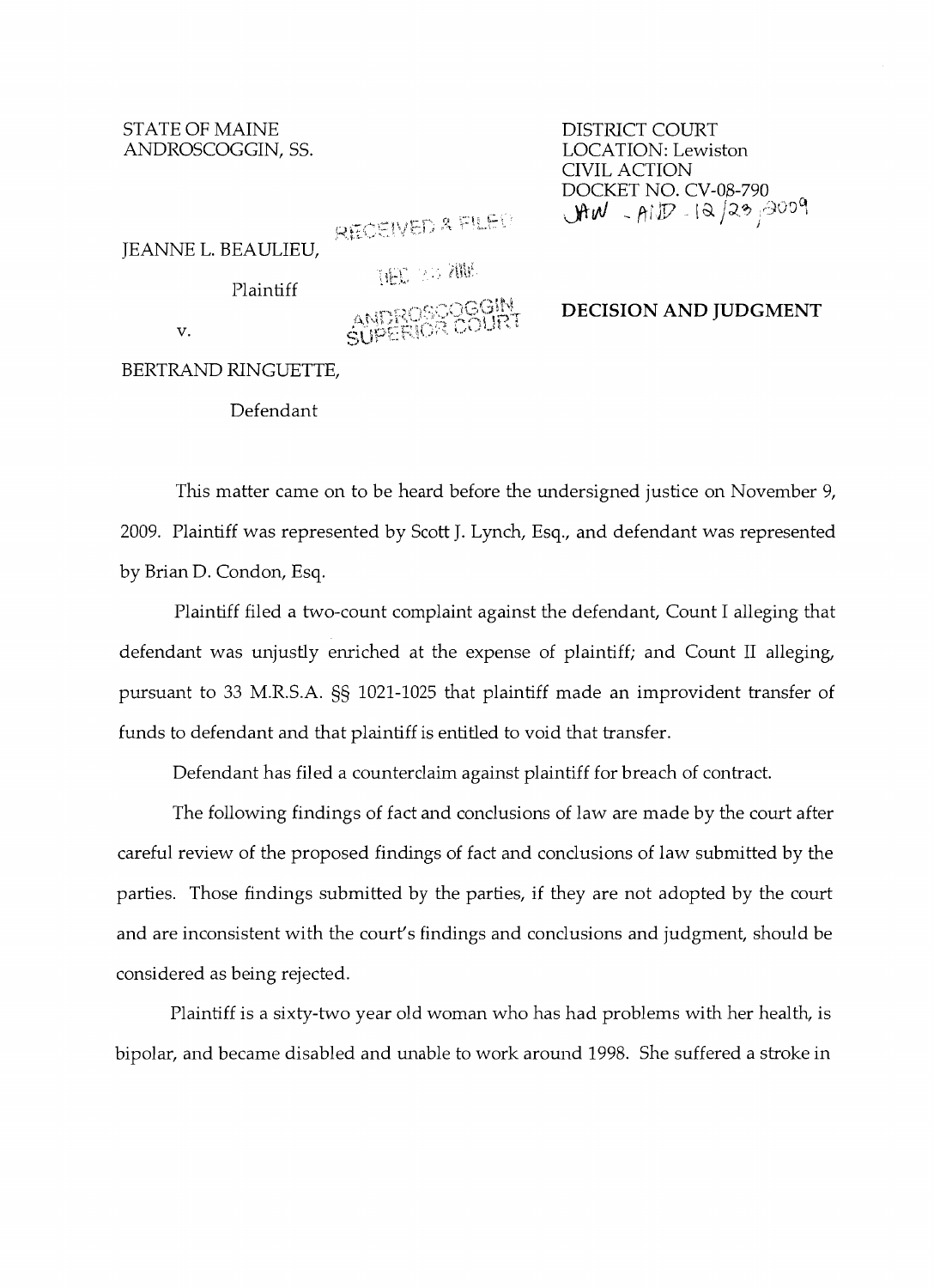2001. She has a small pension check and receives social security. She cohabitated with the defendant for a number of years and was somewhat dependent on defendant, especially for her transportation and some other needs as well.

Defendant owned an Isuzu Rodeo for transportation which he provided to the relationship and which was in defendant's name.

**In** August of 2007, \$16,031.25 was withdrawn from a bank account at Sabattus Regional Credit Union to purchase a 2005 Jeep Cherokee, a vehicle that was titled and registered in defendant's name only. Even though both names were on the account, pursuant to 18-A M.R.S.A. § 6-103(a), the account was almost entirely the property of plaintiff, she being the party who made almost all of the contributions to the account.

The court finds that plaintiff made a substantial contribution toward the purchase of the Jeep, namely almost all of the \$16,031.25, and that defendant contributed the \$2400 trade-in of the Isuzu Rodeo, and also contributed his time and services by transporting plaintiff to her medical and other appointments.

## UNJUST ENRICHMENT

About five months after the purchase of the Jeep, the relationship of the parties ended, and defendant retained the Jeep and refused to pay any compensation to the plaintiff. Unjust enrichment can occur when (1) a benefit has been conferred on the defendant by the plaintiff; (2) there is an appreciation or knowledge by the defendant of the benefit; and (3) when in the circumstances of the case, is inequitable for the defendant to retain the benefit. *Thibeault v. Brackett,* 938 A.2d 27, 32 (citing *Aladdin Elec. Assocs. v. Town of Old Orchard Beach,* 654 A.2d 1142, 1144 (Me. 1994)).

Here, the plaintiff conferred a benefit on the plaintiff by paying by far the greater share of the payment for the Jeep Cherokee, the defendant was aware of that benefit,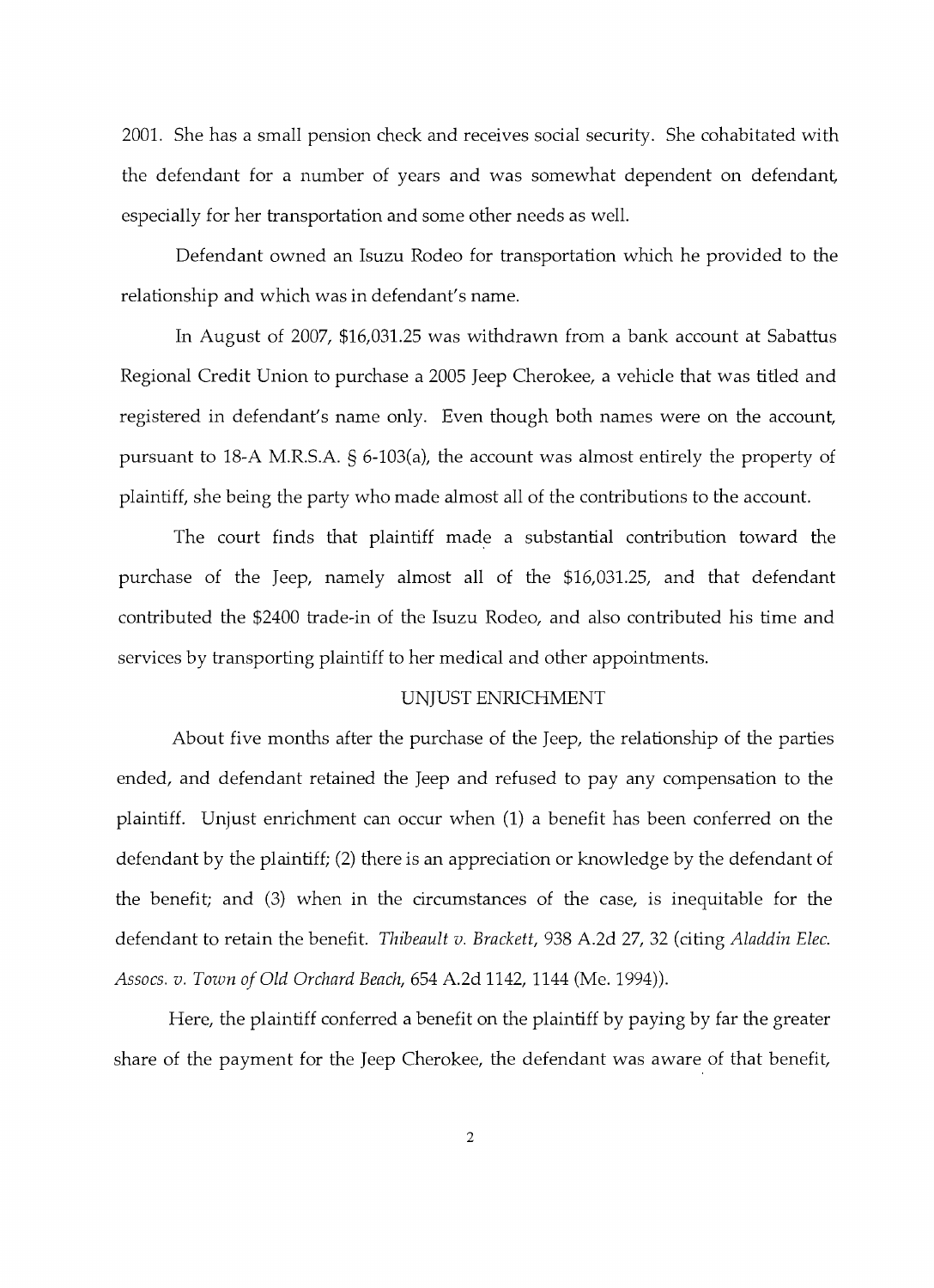and in these circumstances, where the relationship between the parties ended five months following the purchase of the Jeep, and the defendant retained title to and sole possession of the vehicle, it is inequitable for the defendant to retain that benefit without paying some compensation to the plaintiff.

The amount of benefit conferred on the defendant that the court finds inequitable for the defendant to retain is \$5000. Accordingly, the plaintiff is entitled to recover on Count I of her complaint in the amount of \$5000.

## IMPROVIDENT TRANSFER

The court is not persuaded that the transfer of money from the Sabattus Regional Credit Union account to the plaintiff triggers the presumption of undue influence or constitutes an improvident transfer within the meaning of 33 M.R.S.A. §§ 1021-1025, the Improvident Transfers of Title Act. Although plaintiff was sixty years old at the time of the transfer, there was not a sufficient disparity of position and influence between the parties, and plaintiff was not sufficiently dependent on defendant within the meaning of the statute. Accordingly, the plaintiff has failed to prove the elements of an improvident transfer.

## COUNTERCLAIM-BREACH OF CONTRACT

The court is not persuaded that there was any breach of contract by the plaintiff and that defendant has failed to prove the elements of his counterclaim for breach of contract.

The entry is:

Count I of plaintiff's complaint, unjust enrichment: judgment for the plaintiff in the amount of \$5000 plus interest and costs.

3